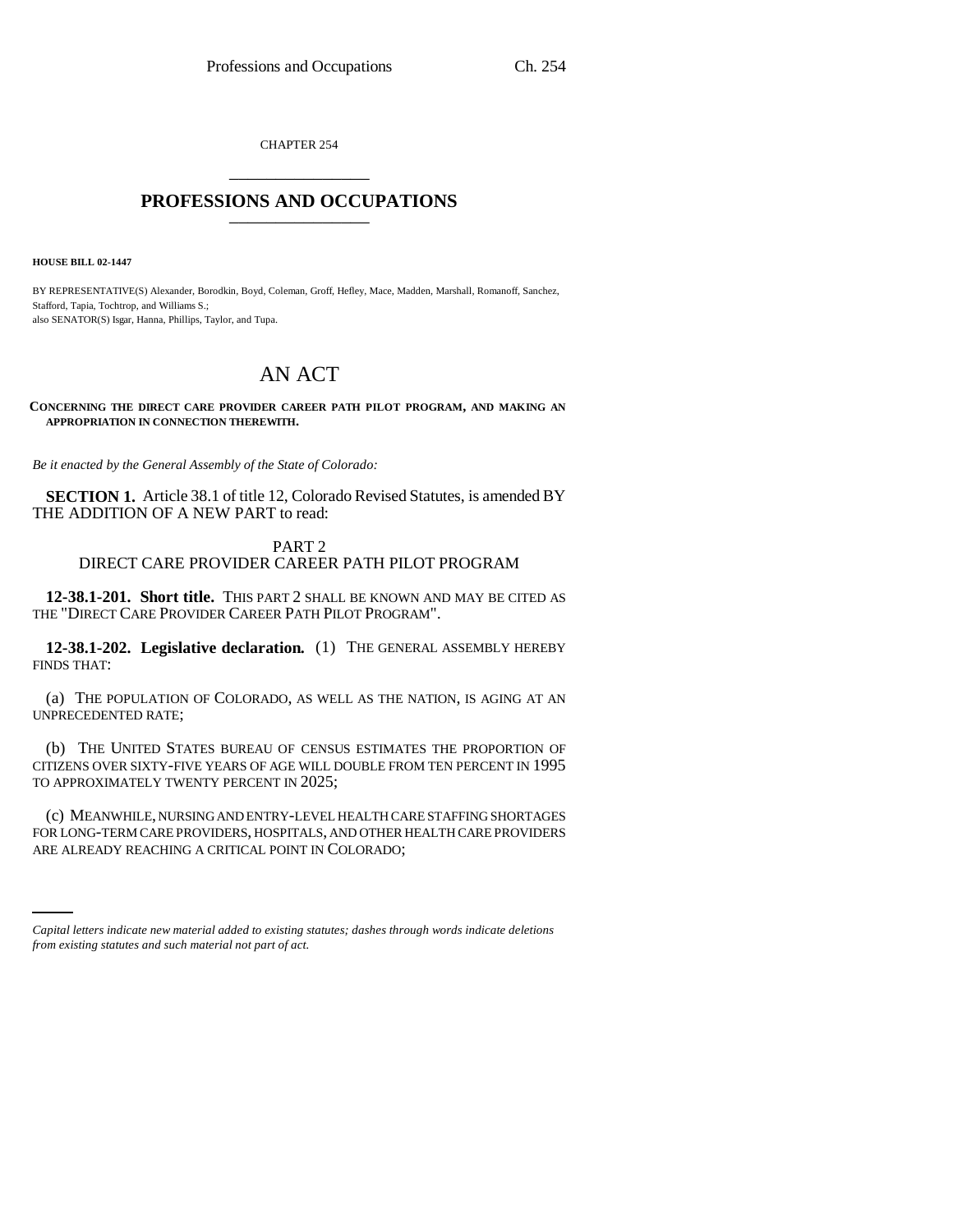### Ch. 254 Professions and Occupations

(d) COLORADO HAS AN UNEMPLOYMENT RATE OF LESS THAN FIVE AND SEVEN-TENTHS PERCENT AND A COMPETITIVE LABOR MARKET IN A GENERALLY STRONG ECONOMY;

(e) AS A RESULT OF THESE AND OTHER FACTORS, THE RECRUITMENT AND RETENTION OF TRAINED AND CAPABLE DIRECT CARE WORKERS AMONG HEALTH CARE PROVIDERS IS AT A CRISIS STATE IN COLORADO;

(f) THE GOVERNOR APPOINTED A BLUE RIBBON PANEL TO STUDY THE WORKFORCE ISSUES RELATED TO LONG-TERM CARE, WHICH PANEL SUBMITTED AN EXTENSIVE AND THOROUGH REPORT, DATED JUNE 25, 2001, IDENTIFYING THESE ISSUES AND MAKING RECOMMENDATIONS TO ADDRESS THE STATE'S LONG-TERM CARE STAFFING SHORTAGE; AND

(g) AMONG THE RECOMMENDATIONS OF THE GOVERNOR'S BLUE RIBBON PANEL ON WORKFORCE ISSUES IN HEALTH CARE WAS THE DEVELOPMENT OF A DEMONSTRATION PROPOSAL FOR A TIERED CERTIFIED NURSING ASSISTANT POSITION.

(2) THE GENERAL ASSEMBLY THEREFORE DETERMINES AND DECLARES THAT, IN ORDER TO APPROPRIATELY MEET THE LONG-TERM AND OTHER DIRECT CARE NEEDS OF A GROWING POPULATION OF VULNERABLE COLORADANS NOW AND IN THE FUTURE, TO ASSIST HEALTH CARE PROVIDERS IN ATTRACTING INDIVIDUALS TO CAREERS IN DIRECT CARE, AND TO INCREASE EMPLOYMENT SATISFACTION AND RETENTION AMONG INDIVIDUALS WORKING IN THE DIRECT CARE FIELD, IT IS APPROPRIATE AND ADVISABLE TO:

(a) DEVELOP AND ADOPT A TIERED PARAPROFESSIONAL DIRECT CARE PROVIDER CAREER PATH TAILORED TO ENCOURAGE INDIVIDUALS ENTERING THE LABOR MARKET INTO THIS IMPORTANT AND SATISFYING CAREER AND TO BETTER REWARD SUCH INDIVIDUALS AS THEIR SKILL LEVELS INCREASE;

(b) ENHANCE EDUCATION AND TRAINING OPPORTUNITIES IN THE DIRECT CARE FIELD AND TO INCREASE ACCESSIBILITY TO SUCH EDUCATION AND TRAINING IN BOTH URBAN AND RURAL SETTINGS, AS WELL AS IMPROVE OUTREACH TO INDIVIDUALS WITH LANGUAGE AND OTHER BARRIERS TO SUCH EDUCATION AND TRAINING; AND

(c) ESTABLISH A COLLABORATIVE ENVIRONMENT AMONG INSTITUTIONS OF HIGHER EDUCATION, VOCATIONAL EDUCATION INSTITUTIONS, EDUCATORS, INDIVIDUALS SEEKING ENTRY-LEVEL EMPLOYMENT, COLORADO WORKS PARTICIPANTS, COUNTY DEPARTMENTS OF SOCIAL SERVICES, COLORADO WORK FORCE INVESTMENT PROGRAMS, JOB-TRAINING PROFESSIONALS, AND POTENTIAL HEALTH CARE EMPLOYERS TO IMPROVE COMMUNICATION AMONG SUCH STAKEHOLDERS, AND ULTIMATELY TO PLACE MORE INDIVIDUALS IN AND STABILIZE THE FIELD OF DIRECT CARE THROUGH THE SUCCESSFUL DEVELOPMENT AND IMPLEMENTATION OF A TIERED LONG-TERM HEALTH CARE PARAPROFESSIONAL CAREER PATH.

**12-38.1-203. Pilot program - authorization.** (1) THERE IS HEREBY CREATED THE DIRECT CARE PROVIDER CAREER PATH PILOT PROGRAM, REFERRED TO IN THIS PART 2 AS THE "PILOT PROGRAM", THE PURPOSE OF WHICH SHALL BE TO BRING TOGETHER, IN A COLLABORATIVE ENVIRONMENT, INSTITUTIONS OF HIGHER EDUCATION AND OTHER APPROPRIATE EDUCATORS, INDIVIDUALS SEEKING ENTRY-LEVEL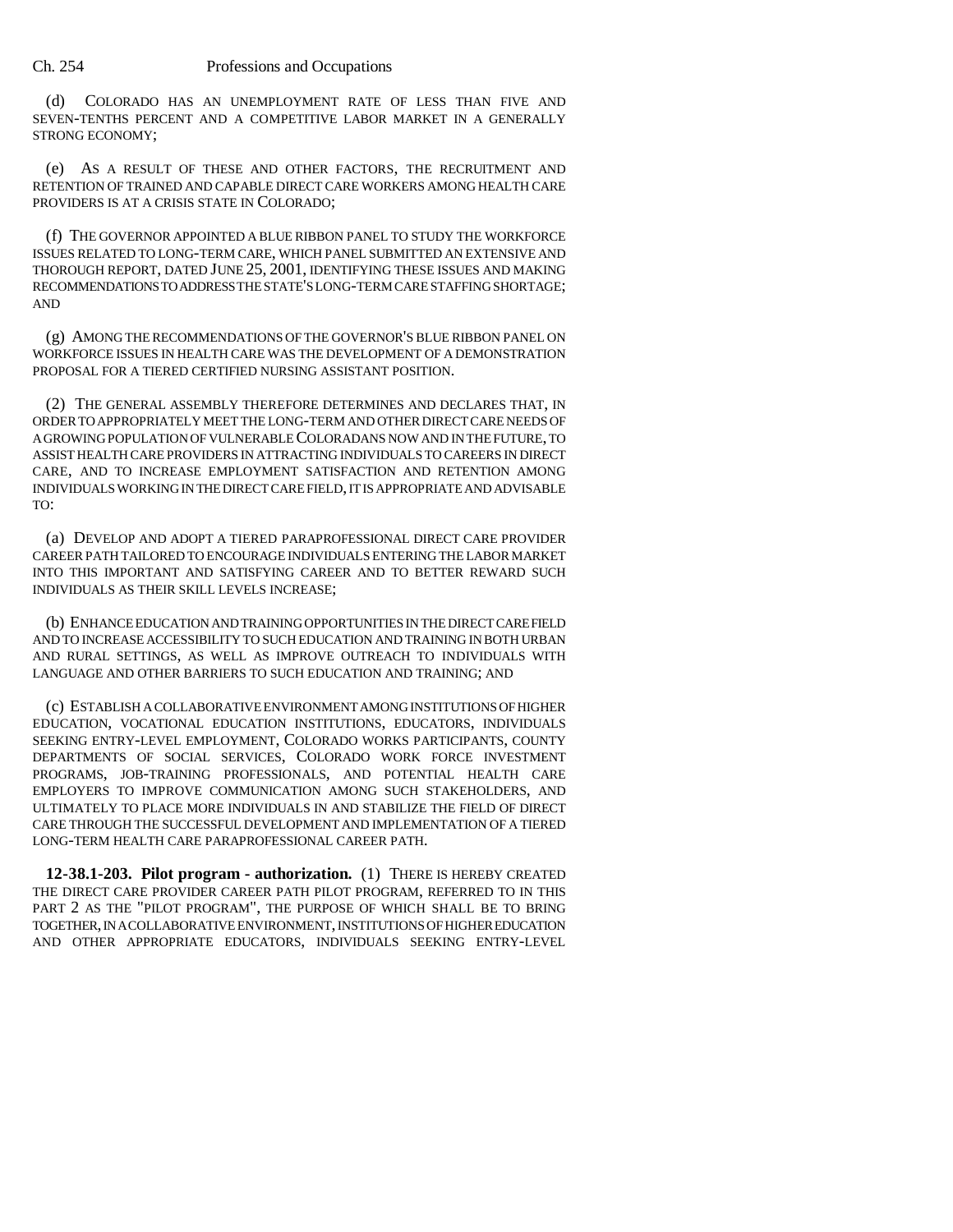EMPLOYMENT INCLUDING BUT NOT LIMITED TO COLORADO WORKS PARTICIPANTS, COUNTY DEPARTMENTS OF SOCIAL SERVICES,COLORADO WORK FORCE INVESTMENT PROGRAMS, JOB-TRAINING PROFESSIONALS, AND POTENTIAL EMPLOYERS IN THE SUB-ACUTE AND LONG-TERM HEALTH CARE PROVIDER INDUSTRY TOWARD THE ACHIEVEMENT OF THE COMMON GOAL OF IMPROVED RECRUITMENT AND RETENTION OF WORKERS IN THE DIRECT HEALTH CARE PROFESSION. THE PILOT PROGRAM SHALL CONTINUE FOR A PERIOD OF THREE YEARS AND SHALL BE IMPLEMENTED IN SOUTHWEST COLORADO.

(2) IT SHALL BE THE RESPONSIBILITY OF THE STATE BOARD FOR COMMUNITY COLLEGES AND OCCUPATIONAL EDUCATION ESTABLISHED PURSUANT TO SECTION 23-60-104, C.R.S., UNDER THE PILOT PROGRAM TO COORDINATE COMMUNICATION AND COLLABORATION AMONG INTERESTED STAKEHOLDERS IN THE PILOT PROGRAM, INCLUDING BUT NOT LIMITED TO THE COMMUNITY COLLEGES IN SOUTHWEST COLORADO, THE VOCATIONAL EDUCATION INSTITUTIONS IN SOUTHWEST COLORADO, LOCAL WORK FORCE INVESTMENT BOARDS IN SOUTHWEST COLORADO, ESTABLISHED PURSUANT TO PART 2 OF ARTICLE 71 OF TITLE 8, C.R.S., COUNTY DEPARTMENTS OF SOCIAL SERVICES' COLORADO WORKS PROGRAMS, INDIVIDUALS SEEKING ENTRY-LEVEL EMPLOYMENT, COLORADO WORKS PARTICIPANTS, AND POTENTIAL EMPLOYERS IN THE HEALTH CARE INDUSTRY TO ACHIEVE THE COMMON GOAL OF IMPROVED RECRUITMENT AND RETENTION OF PARAPROFESSIONALS WORKING IN THE LONG-TERM CARE FIELD.

(3) THE BOARD SHALL ESTABLISH AND SEEK INPUT FROM A DIRECT CARE ADVISORY COMMITTEE, WHICH SHALL INCLUDE INTERESTED STAKEHOLDER REPRESENTATIVES FROM SOUTHWEST COLORADO, CONCERNING THE DEVELOPMENT AND IMPLEMENTATION OF THE DIRECT CARE PROVIDER CAREER PATH PILOT PROGRAM.

(4) (a) THE DEPARTMENT OF HEALTH CARE POLICY AND FINANCING AND THE DEPARTMENT OF PUBLIC HEALTH AND ENVIRONMENT SHALL SEEK THE NECESSARY WAIVERS, IF ANY, TO ALLOW THE BOARD TO IMPLEMENT THE PILOT PROGRAM.

(b) THE IMPLEMENTATION OF THIS PART 2 IS CONDITIONED UPON THE APPROVAL OF NECESSARY WAIVERS BY THE FEDERAL GOVERNMENT. THIS PART 2 SHALL BE IMPLEMENTED ON JANUARY 1 OF THE YEAR FOLLOWING THE RECEIPT OF ALL REQUIRED FEDERAL WAIVERS.

**12-38.1-204. Rule-making - training - education.** (1) CONDITIONED UPON THE NECESSARY FEDERAL WAIVERS BEING APPROVED, THE BOARD SHALL PROMULGATE RULES TO IMPLEMENT THE DIRECT CARE PROVIDER CAREER PATH PILOT PROGRAM, CONSISTENT WITH WAIVERS RECEIVED FROM THE FEDERAL GOVERNMENT, WHICH RULES SHALL PROVIDE FOR A THREE-TIERED CERTIFICATION FOR INDIVIDUALS PERFORMING THE TASKS OF A NURSE AIDE PARAPROFESSIONAL, WHICH SHALL BE DEFINED BY THE TASKS TO BE PERFORMED BY THE INDIVIDUAL AND THE TRAINING OR EDUCATION OF THE INDIVIDUAL. PRIOR TO PROMULGATING RULES IMPLEMENTING THE PILOT PROGRAM, THE BOARD SHALL FIRST CONSULT WITH THE PARTIES IDENTIFIED IN SECTION 12-38.1-203 (2) AND (3). THE THREE TIERS OF PARAPROFESSIONAL CERTIFICATION SHALL BE FOR:

(a) A CERTIFIED PERSONAL CARE PROVIDER, WHO POSSESSES SOME OF THE TRAINING AND PERFORMS A LIMITED NUMBER OF THE TASKS OF A NURSE AIDE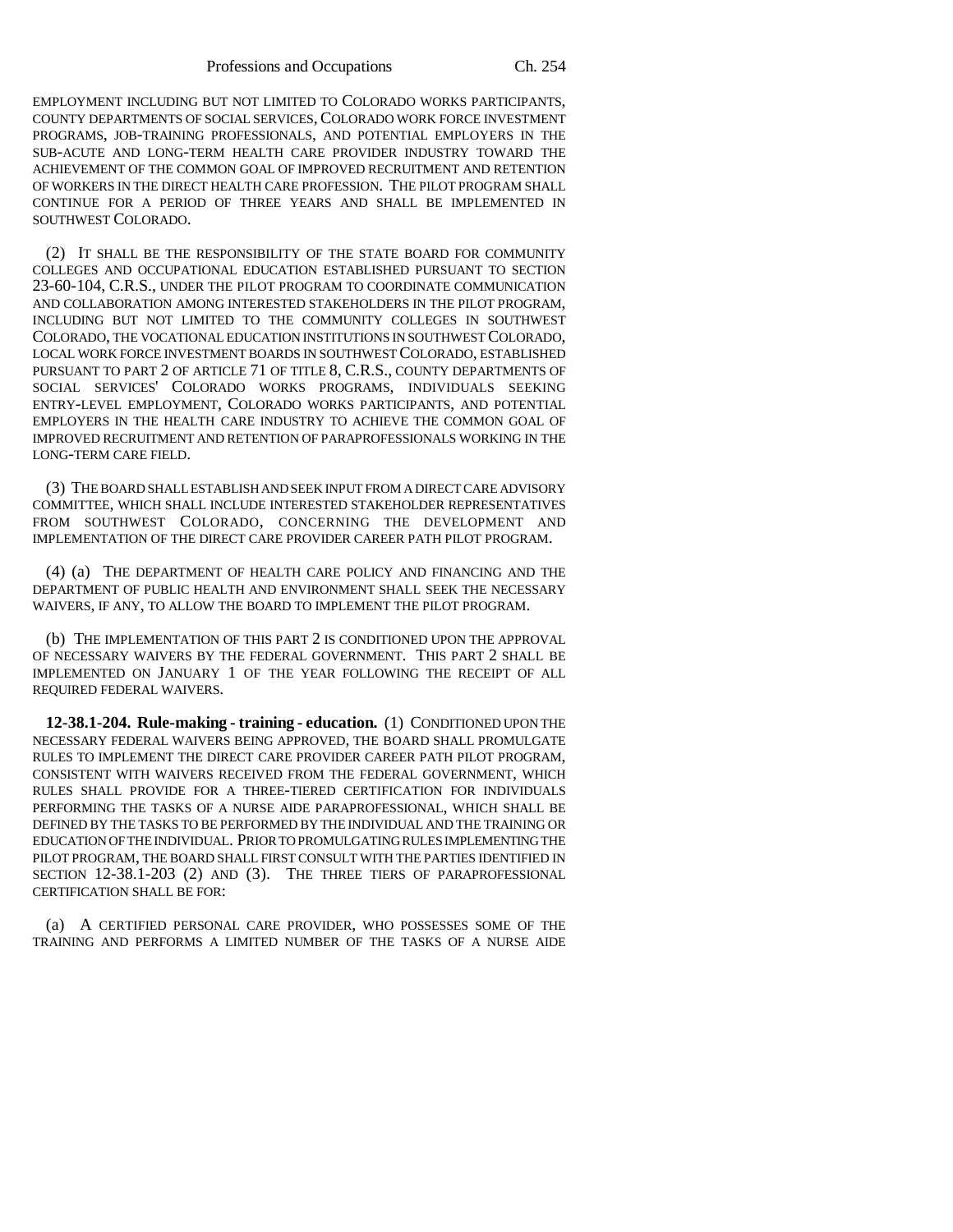CERTIFIED PURSUANT TO PART 1 OF THIS ARTICLE, AS DETERMINED BY THE BOARD;

(b) A CERTIFIED NURSE AIDE - LEVEL I, WHO IS FULLY TRAINED AND IN COMPLIANCE WITH THE PROVISIONS OF PART 1 OF THIS ARTICLE AND ALL APPLICABLE REGULATIONS; AND

(c) A CERTIFIED NURSE AIDE WITH A SPECIALTY OR ADVANCED TRAINING - LEVEL II, WHO IS FULLY TRAINED AND IN COMPLIANCE WITH THE PROVISIONS OF PART 1 OF THIS ARTICLE AND ALL APPLICABLE REGULATIONS AND, IN ADDITION, MEETS MENTOR OR PRECEPTOR STANDARDS OR ANY OTHER SPECIALTY OR ADVANCED TRAINING REQUIREMENTS SPECIFIED BY THE BOARD.

(2) THE BOARD SHALL CONDUCT THE DIRECT CARE PROVIDER CAREER PATH PILOT PROGRAM IN SOUTHWEST COLORADO. THE BOARD IS AUTHORIZED TO DETERMINE, BY RULE, THE GEOGRAPHIC PARAMETERS OF THE PILOT PROGRAM WITHIN SOUTHWEST COLORADO.

(3) THE RULES PROMULGATED BY THE BOARD TO IMPLEMENT THE PILOT PROGRAM SHALL SPECIFY THE PILOT PROGRAM'S REQUIREMENTS AND RESTRICTIONS, WHICH SHALL INCLUDE BUT SHALL NOT BE LIMITED TO:

(a) DEFINING THE TASKS TO BE PERFORMED BY EACH PARAPROFESSIONAL CERTIFICATION LEVEL;

(b) DEFINING THE TRAINING AND EDUCATIONAL REQUIREMENTS FOR EACH PARAPROFESSIONAL CERTIFICATION LEVEL;

(c) PROVIDING FOR APPROPRIATE OVERSIGHT OF AND ACCOUNTABILITY FROM INDIVIDUALS PERFORMING NURSING ASSISTANT TASKS UNDER THE PILOT PROGRAM;

(d) REQUIRING A CRIMINAL HISTORY BACKGROUND CHECK TO BE CONDUCTED AND SUBMITTED WITH THE INDIVIDUAL'S APPLICATION FOR CERTIFICATION;

(e) RESTRICTING RECERTIFICATION, CONSISTENT WITH THE PROVISIONS OF PART 1 OF THIS ARTICLE, OF AN INDIVIDUAL WHOSE CERTIFICATION HAS BEEN REVOKED OR SURRENDERED;

(f) PROVIDING FOR A TIERED APPLICATION FEE STRUCTURE FOR PILOT PROGRAM APPLICANTS THAT IS CONSISTENT WITH THE PARAPROFESSIONAL CERTIFICATION TIERS;

(g) PROVIDING FOR A DISCIPLINARY STRUCTURE FOR PILOT PROGRAM PARTICIPANTS THAT IS CONSISTENT WITH THE DISCIPLINARY PROVISIONS OF PART 1 OF THIS ARTICLE; AND

(h) ANY OTHER REQUIREMENT OR RESTRICTION, CONSISTENT WITH THE PROVISIONS OF PART 1 OF THIS ARTICLE, THAT IS NECESSARY TO IMPLEMENT THE PILOT PROGRAM.

(4) THE BOARD SHALL APPROVE EDUCATION PROGRAMS IN SOUTHWEST COLORADO FOR THE EDUCATION AND TRAINING OF INDIVIDUALS PARTICIPATING IN THE PILOT PROGRAM. THE BOARD SHALL COORDINATE THESE EDUCATION AND TRAINING EFFORTS WITH THE STATE BOARD FOR COMMUNITY COLLEGES AND OCCUPATIONAL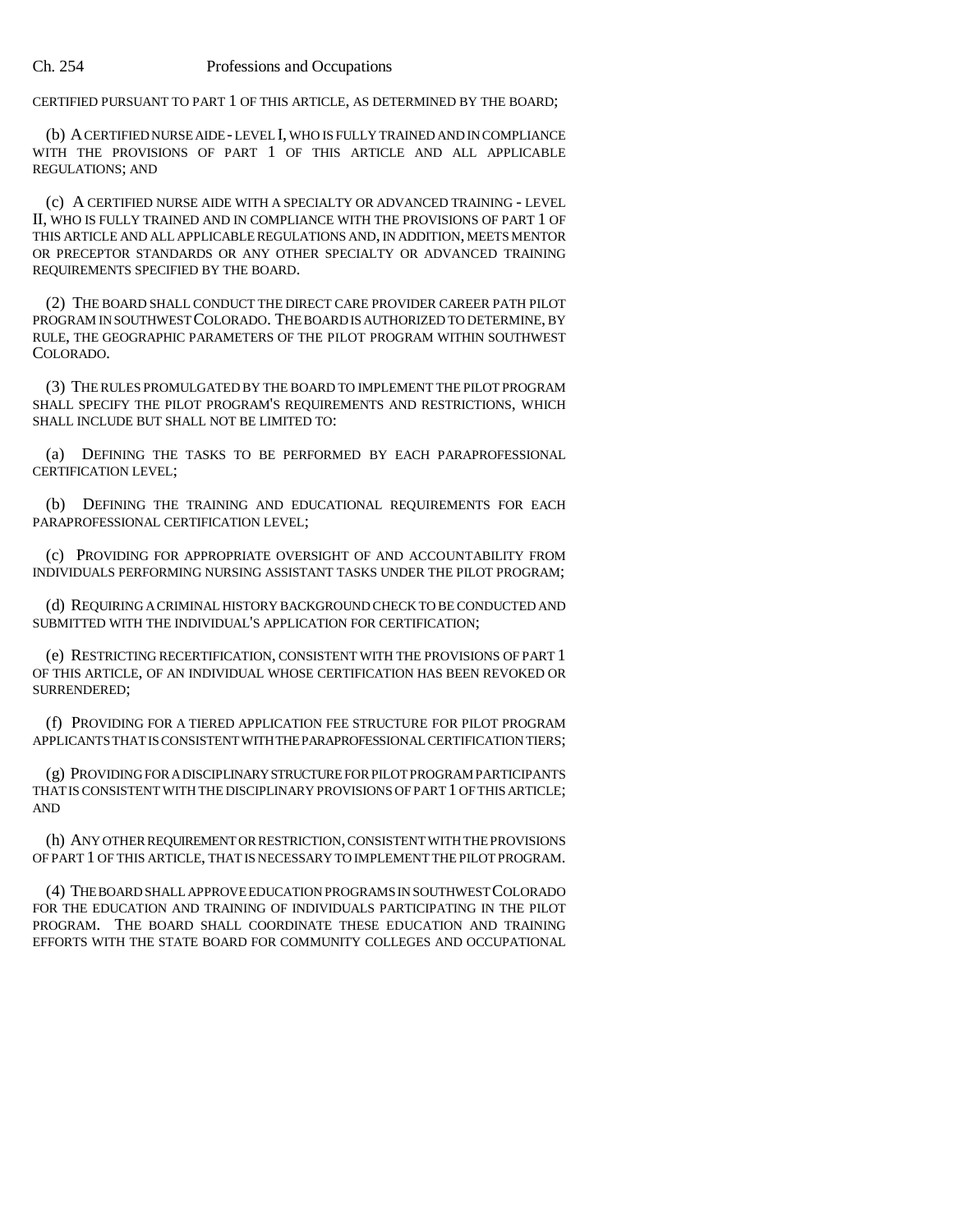EDUCATION ESTABLISHED PURSUANT TO SECTION 23-60-104,C.R.S., AND THE LOCAL WORK FORCE INVESTMENT BOARDS ESTABLISHED PURSUANT TO PART 2 OF ARTICLE 71 OF TITLE 8, C.R.S.

**12-38.1-205. Applicability.** NOTHING IN THIS PART 2 SHALL BE CONSTRUED TO CHANGE OR AFFECT THE REGULATION OR CERTIFICATION OF NURSE AIDES AS PROVIDED IN PART 1 OF THIS ARTICLE.

**12-38.1-206. Report.** (1) THE BOARD AND THE DIRECT CARE ADVISORY COMMITTEE, ESTABLISHED PURSUANT TO SECTION 12-38.1-203(3), SHALL REPORT TO THE MEMBERS OF THE HEALTH, ENVIRONMENT, CHILDREN AND FAMILIES COMMITTEE OF THE SENATE AND TO THE MEMBERS OF THE HEALTH, ENVIRONMENT, WELFARE, AND INSTITUTIONS COMMITTEE OF THE HOUSE OF REPRESENTATIVES OF THE GENERAL ASSEMBLY, AS WELL AS TO THE GOVERNOR, WITHIN TWO MONTHS OF THE COMPLETION OF THE PILOT PROGRAM, CONCERNING THE EFFECTIVENESS OF THE PILOT PROGRAM IN RECRUITING NEW ENTRY-LEVEL WORKERS INTO THE LONG-TERM CARE PROFESSION AND IN RETAINING CURRENT AND NEW LONG-TERM CARE WORKERS THROUGH ENHANCED EMPLOYMENT SATISFACTION. THE REPORT SHALL INCLUDE, BUT NEED NOT BE LIMITED TO:

(a) THE NUMBER OF PERSONS PARTICIPATING IN THE PILOT PROGRAM;

(b) THE NUMBER OF ENTRY-LEVEL WORKERS ENTERING THE DIRECT CARE PROFESSION DURING THE COURSE OF THE PILOT PROGRAM AND WHETHER SUCH PERSONS ARE OR WERE COLORADO WORKS PARTICIPANTS OR WORK FORCE INVESTMENT PROGRAM PARTICIPANTS, OR WHETHER THEY LEARNED ABOUT THE PILOT PROGRAM THROUGH AN INSTITUTION OF HIGHER EDUCATION;

(c) CHANGES THAT WERE INSTITUTED IN THE EDUCATION AND TRAINING OF NURSE AIDE PARAPROFESSIONALS; AND

(d) ANY OTHER ADDITIONAL INFORMATION THAT THE BOARD AND THE DIRECT CARE ADVISORY COMMITTEE DEEM APPROPRIATE AND INFORMATIVE.

**12-38.1-207. Funding.** FUNDING FOR CERTIFICATION UNDER THIS PILOT PROGRAM SHALL BE PROVIDED BY FEDERAL MEDICAID AND MEDICARE PROGRAMS IN THE SAME MANNER AS ESTABLISHED IN SECTION 12-38.1-103 (6).

**12-38.1-208. Repeal of part.** THIS PART 2 IS REPEALED, EFFECTIVE JULY 1, 2008, UNLESS OTHERWISE REPEALED PURSUANT TO SECTION 12-38.1-120.

**SECTION 2.** 12-38.1-102 (1), Colorado Revised Statutes, is amended to read:

**12-38.1-102. Definitions - repeal.** As used in this article, unless the context otherwise requires:

(1) "Approved education program" means:

(a) A course of training conducted by an educational or health care institution which implements the basic nurse aide curriculum prescribed and approved by the board; OR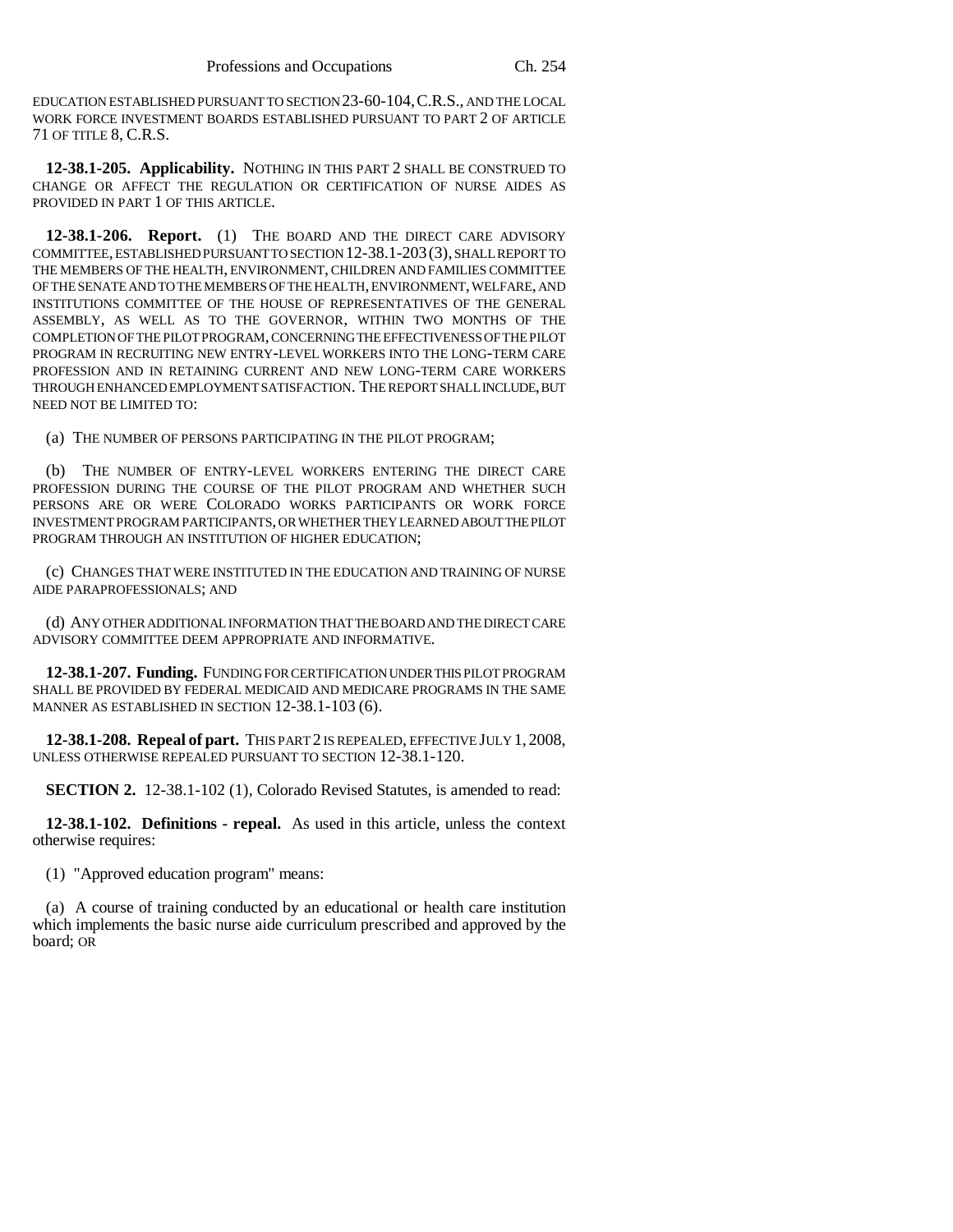### Ch. 254 Professions and Occupations

(b) (I) A COURSE OF TRAINING CONDUCTED BY AN EDUCATIONAL OR HEALTH CARE INSTITUTION THAT IS APPROVED BY THE BOARD FOR THE PURPOSES OF THE DIRECT CARE PROVIDER CAREER PATH PILOT PROGRAM ESTABLISHED IN PART 2 OF THIS ARTICLE.

(II) THIS PARAGRAPH (b) IS REPEALED, EFFECTIVE JULY 1, 2008.

**SECTION 3.** 12-38.1-104 (3), Colorado Revised Statutes, is amended to read:

**12-38.1-104. Application for certification - fee.** (3) (a) Every applicant seeking certification pursuant to this section shall submit a criminal HISTORY background check conducted within the ninety-day period prior to submittal of the application from a company approved by the board.

(b) Companies approved by the board to conduct criminal HISTORY background checks must be able to include information on convictions.

**SECTION 4.** 12-38.1-105 (1) (c), Colorado Revised Statutes, is amended to read:

**12-38.1-105. Application for certification by competency evaluation.** (1) Every applicant for certification by competency evaluation shall pay the required application fee and shall submit written evidence that said applicant:

(c) Has had a criminal HISTORY background check conducted within the ninety-day period prior to submittal.

**SECTION 5.** 12-38.1-106 (1) (e), Colorado Revised Statutes, is amended to read:

**12-38.1-106. Application for certification by endorsement.** (1) Every applicant for certification by endorsement shall pay the required application fee, shall submit the information required by the board in the manner and form specified by the board, and shall submit written evidence that said applicant:

(e) Has had a criminal HISTORY background check conducted within the ninety-day period prior to submittal.

**SECTION 6.** Article 60 of title 23, Colorado Revised Statutes, is amended BY THE ADDITION OF A NEW SECTION to read:

**23-60-108. Board responsibilities - direct care provider career path pilot program - repeal.** (1) THE STATE BOARD FOR COMMUNITY COLLEGES AND OCCUPATIONAL EDUCATION, IN COORDINATION WITH THE DIRECT CARE PROVIDER CAREER PATH PILOT PROGRAM ESTABLISHED IN PART 2 OF ARTICLE 38.1 OF TITLE 12, C.R.S., SHALL COORDINATE COMMUNICATION AND COLLABORATION AMONG INTERESTED STAKEHOLDERS IN THE PILOT PROGRAM, INCLUDING BUT NOT LIMITED TO THE COMMUNITY COLLEGES, VOCATIONAL EDUCATION INSTITUTIONS, LOCAL WORK FORCE INVESTMENT BOARDS, COUNTY DEPARTMENTS OF SOCIAL SERVICES'COLORADO WORKS PROGRAMS, INDIVIDUALS SEEKING ENTRY-LEVEL EMPLOYMENT,COLORADO WORKS PARTICIPANTS, AND POTENTIAL EMPLOYERS IN THE HEALTH CARE INDUSTRY TO ACHIEVE THE COMMON GOAL OF IMPROVED RECRUITMENT AND RETENTION OF PARAPROFESSIONALS WORKING IN THE DIRECT CARE FIELD.